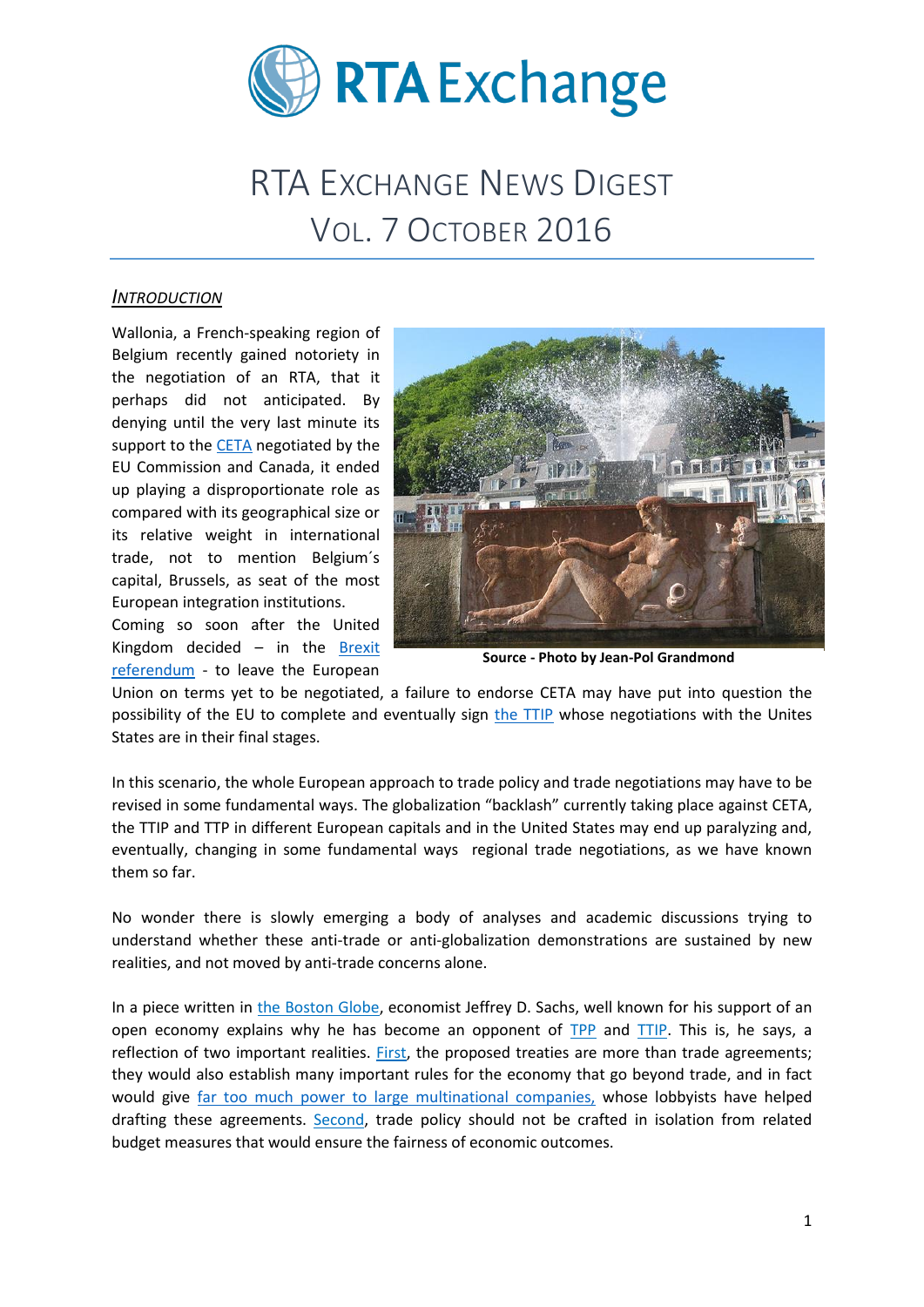According to Sachs, public opposition to the TPP and/or the TTIP are not about the gains from trade, but relate instead to the regulatory framework established by these proposed agreements, in particular the Investor-State Dispute Settlement (ISDS) clauses, which establish the right of foreign multinational companies to challenge the policies and regulations of host-country governments. ISDS has given enormous, arbitrary and unfair power to multinational companies, and deserve to be voted down.

In the same vein, another international economist, Dani Rodrik, argues that there may be a need for some "regime maintenance", and some reversal from hyper-globalization need not be a bad thing, as long as it [serves to maintain a reasonably open world economy,](https://www.project-syndicate.org/commentary/protectionism-for-global-openness-by-dani-rodrik-2016-10?utm_source=Temporary+signups+on+site&utm_campaign=6fa8a9bc67-Stiglitz_How_Trump_tempsignups_16_10_2016&utm_medium=email&utm_term=0_85daf1562e-6fa8a9bc67-104817725) for which we may need a better balance between national autonomy and globalization.

Similarly, in the words of Larry Summers, former US Treasury Secretary, the focus of international economic cooperation needs [to shift from opportunities for capital to better outcomes for labour.](https://www.washingtonpost.com/opinions/the-global-economy-has-entered-unexplored-dangerous-territory/2016/10/09/a04852ac-8e24-11e6-a6a3-d50061aa9fae_story.html?utm_term=.1a3c55790bce) Or - to put it in different words, quoting Vivek Dehejia from Carleton University in Ottawa, Canada, -"megaregional" proposed deals such as the TPP and the TTIP need to be looked at in light of the putative relationship between globalization and inequality, which has animated the antiglobalization backlash in the UK, US, and [elsewhere in the advanced economies](http://www.livemint.com/Opinion/XMLZoRbGChlm88qUR0PdpK/Jagdish-Bhagwati-and-trade-issues-today.html) in recent months and years.

The provisions on ISDS in CETA and the TTIP have provoked particular controversy. As pointed out by Christian Odendahl, an economist at [the Centre for European Economic Reform,](http://www.cer.org.uk/) including such a controversial provision in TTIP was probably a mistake; legal systems in the US and Europe are developed enough for investors not to need [the extra legal certainty.](http://www.economist.com/news/finance-and-economics/21707940-lacking-clear-american-leadership-global-trade-agenda-floundering-hard)

Perhaps what differentiates the current debates about the advantages and/or disadvantages of RTAs or free trade in general, is that they have moved from the realm of negotiators and practitioners to enter the realm of politics, and corporate strategies need to be reformulated accordingly.



As Marc L. Busch, a professor in Georgetown University and an international trade law and policy expert, says in a piece published in the Harvard Business Review, the business community needs to be aware of the fact that deals like the TPP go beyond the basic rules established by [the World Trade](https://www.wto.org/)  [Organization.](https://www.wto.org/) If the WTO sets a baseline of legal rights and obligations for its 164 members, then preferential trade agreements (like the TPP) build on these, adding coverage that is [deeper than, or](https://hbr.org/2016/10/executives-need-to-know-how-trade-deals-shape-their-markets)  [not included in, the WTO.](https://hbr.org/2016/10/executives-need-to-know-how-trade-deals-shape-their-markets)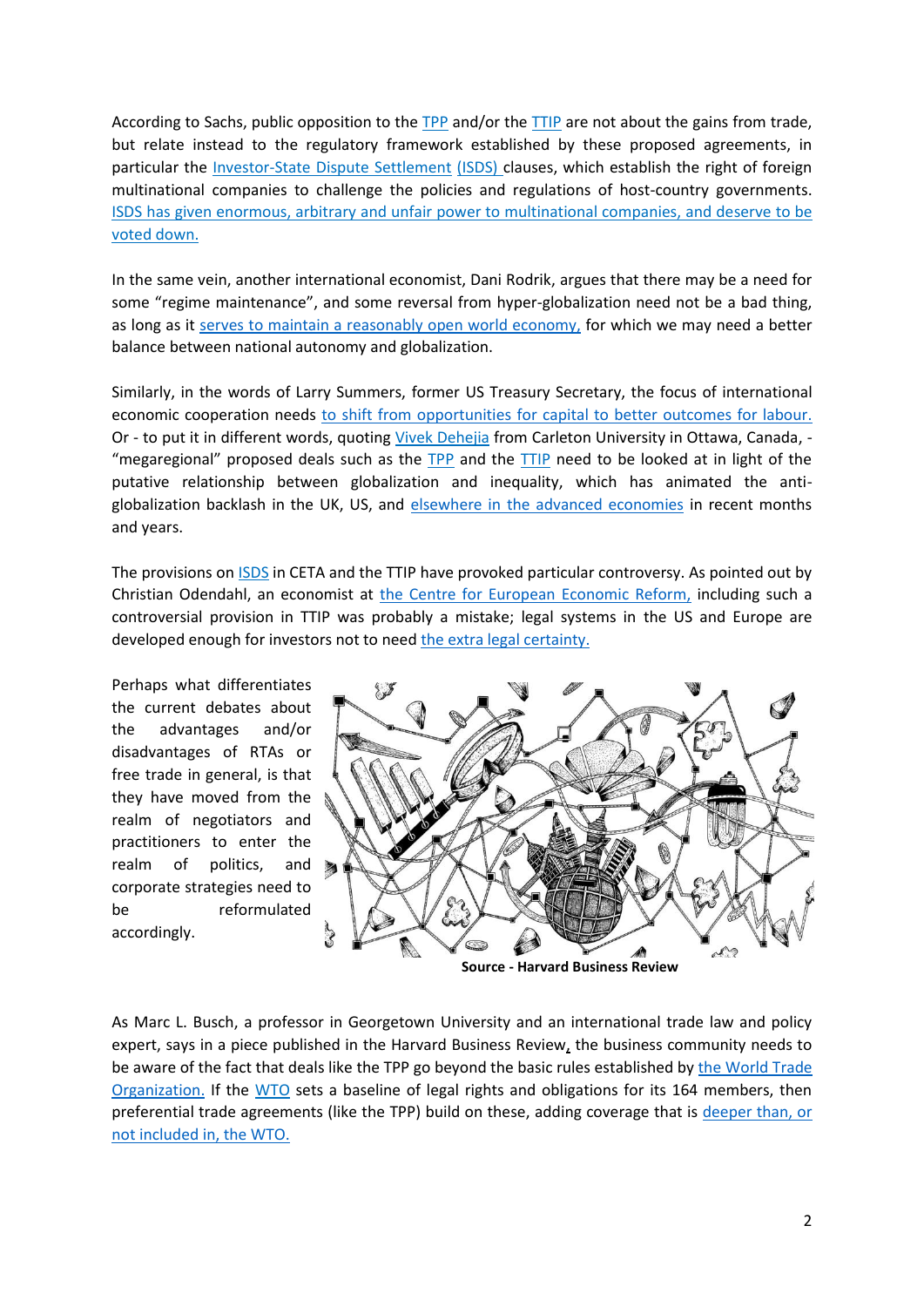Things being as they are, the fact is that current trade policy debates do not bode well for the future of regional trade agreements. The Brexit supporters won the referendum to get the UK out of the EU, but have not yet been able to define a coherent strategy to carry on this decision and discrepancies as to whether the British government should go for a "hard" or a "soft" Brexit remain unresolved.

In the United States, the upcoming presidential elections may result, no matter whom the winner is, in a fundamental revision of the traditional active role played by the United States in trade negotiations, at both the multilateral and regional levels. The initially difficulty with CETA, together with the continued **Brexit** debates may lead to fundamental changes in one of the pillars of European integration, its common trade policy.

TTIP may remain inconclusive and one has to wonder whether this is not the end of multi-country regional trade negotiations or megaregional deals. Thus, the time may be ripe for a revisiting of the WTO agreements and a return to trade fundamentals, rather than trying to get through bilateral or regional what is not possible to obtain via the multilateral trading system. It is difficult nonetheless to imagine that things should go back to the status quo *ex-ante*. For trade policy to be continued on the basis of international cooperation it needs to be approached differently but we do not know yet how differently would that be.

### *THE TTIP IN THE (UN) MAKING*



**Source - Associated Press**

In mid-October, demonstrations against major trade agreements  $-$  the  $TTIP$ , the CETA and the Trade in Services Agreements (TiSA) intensified. People [went to the streets in Madrid](http://www.dailymail.co.uk/wires/ap/article-3840472/Hundreds-Madrid-protest-US-Europe-Canada-EU-trade-deals.html#ixzz4NKtbWYnV) to express their opposition to these proposed treaties, which in their view are not treaties, but *coups d'état.*

The Madrid protests  $-$  and similar ones organized in several other European capitals - came soon after the announcement by the EU and US trade negotiators that they would meet in New

York to try to make as much progress as possible on the TTIP negotiations before the end of the year.

However, hopes of a deal before US president Barack Obama leaves the White House in mid-January have evaporated, raising doubts about whether TTIP can ever be agreed amid widespread hostility and [regular street protests.](https://www.theguardian.com/business/2016/sep/17/ttip-protests-see-crowds-take-to-streets-of-seven-german-cities) As Cecilia Malmström, the EU trade commissioner, said last week: "If we were not [to conclude TTIP before 19 January,](https://www.theguardian.com/business/2016/sep/30/ttip-eu-and-us-trade-negotiators-seek-to-get-talks-back-on-track) then there would be a natural pause."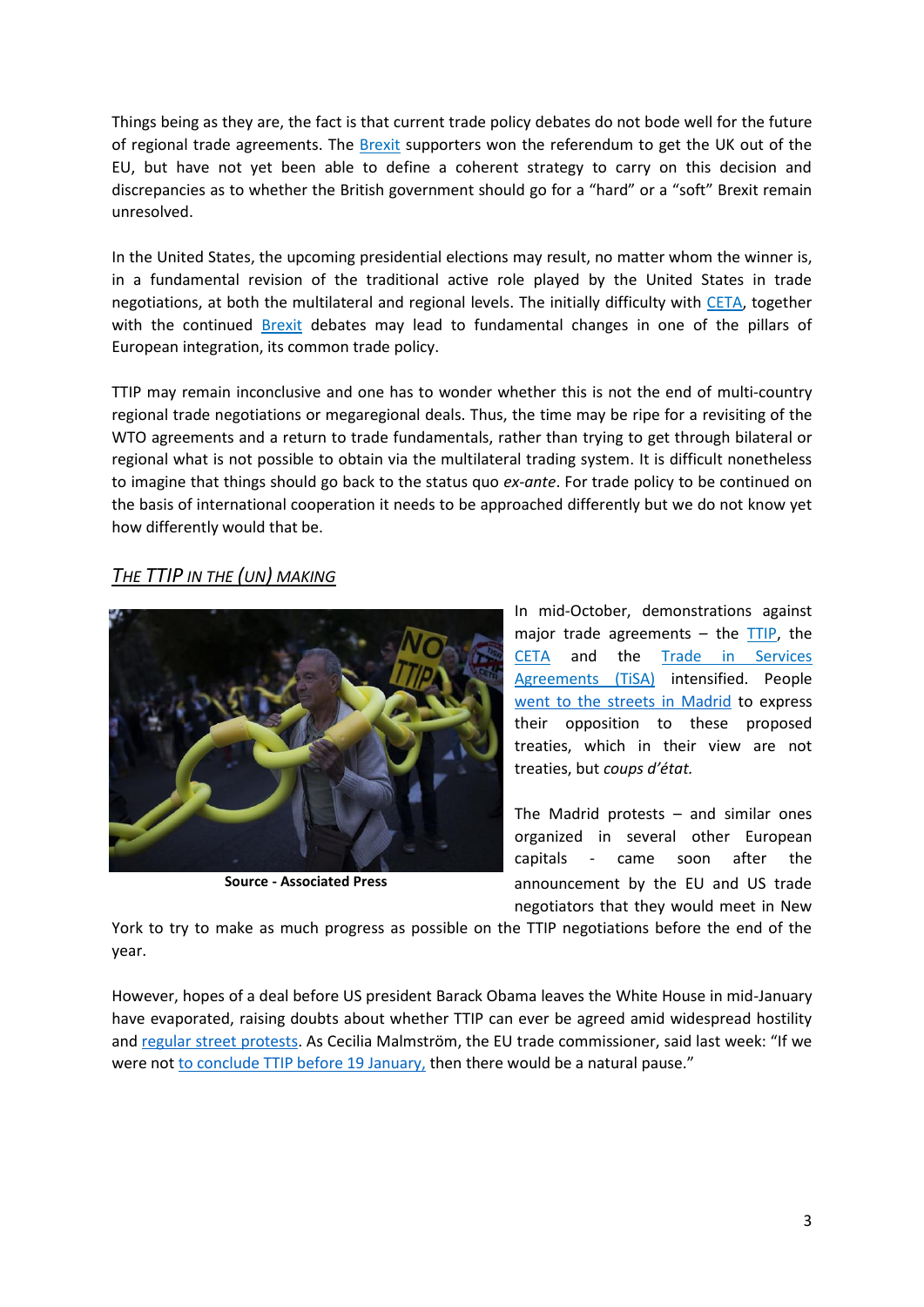Despite widespread protests and opposition in some European countries, including within her own country, German Chancellor Angela Merkel told a meeting of the German BGA $^1$  on October 5, that the EU and the US should continue to negotiate TTIP as long as possible. Chancellor Merkel argued that a successful deal could write [a new chapter in the history of globalization.](http://www.reuters.com/article/us-eu-usa-ttip-germany-idUSKCN1251HZ?il=0) Also, US Congressional trade leaders encouraged U.S. Trade Representative Michael Froman to make as much progress as possible in trade talks with the EU [to create momentum](http://www.politico.com/tipsheets/morning-trade/2016/10/hostage-negotiations-continue-in-new-york-216667) for the deal next year.

President Barack Obama also came out strongly in support of the TTIP. While recognizing that the politics around trade are difficult across countries, he stressed in an interview to the Italian newspaper La Repubblica, on the eve of a visit by Italian Prime Minister Renzi to the US, that highstandard trade agreements like the TTIP are needed. By eliminating tariffs and bridging differences in regulations, we'll make it



easier to trade, especially for our small and medium-sized

1

**Source - Boston Globe**

businesses. The TTIP will not lower standards, said Obama, on the contrary, [it will raise standards](http://www.repubblica.it/esteri/2016/10/18/news/obama_austerity_measures_contributed_to_slower_growth_in_europe-150019546/?refresh_ce) to better protect workers, better protect the environment, better protect consumers and ensure a free an open Internet, which is essential for today´s digital economies.

Despite certain progress achieved on the technical aspects of the TTIP negotiations, some aspects of proposed agreement remain contentious, and although negotiators on both sides of the Atlantic have clearly given up on the idea of concluding TTIP talks this year, both sides aim to continue to [make progress](http://www.euractiv.com/section/trade-society/news/eu-us-negotiators-officially-drop-aim-of-concluding-ttip-in-2016/) in the coming months, before the Obama administration ends in early January next year.

Also, there is increasing scepticism from some US Congressmen that any breakthrough can be reached this year on such issues as the EU's attempts to include geographical indications (GIs) in the agreement and apparent unwillingness to include an adequate mechanism for the effective resolution of investment disputes. Another question, which remains open, is whether and when [a](http://www.euractiv.com/section/trade-society/news/eu-us-negotiators-officially-drop-aim-of-concluding-ttip-in-2016/)  [possible Clinton administration](http://www.euractiv.com/section/trade-society/news/eu-us-negotiators-officially-drop-aim-of-concluding-ttip-in-2016/) will prioritise TTIP, although the Democrats are believed to be favourable to the idea of TTIP in general.

 $1$  The BGA, the Federation of German Wholesale, Foreign Trade and Services, is the leading organization for the wholesale, foreign trade and service sector in the Federal Republic of Germany. It was originally founded in 1916, and re-founded after the Second World War (1949). (http://www.bga-online.de/about\_us.html)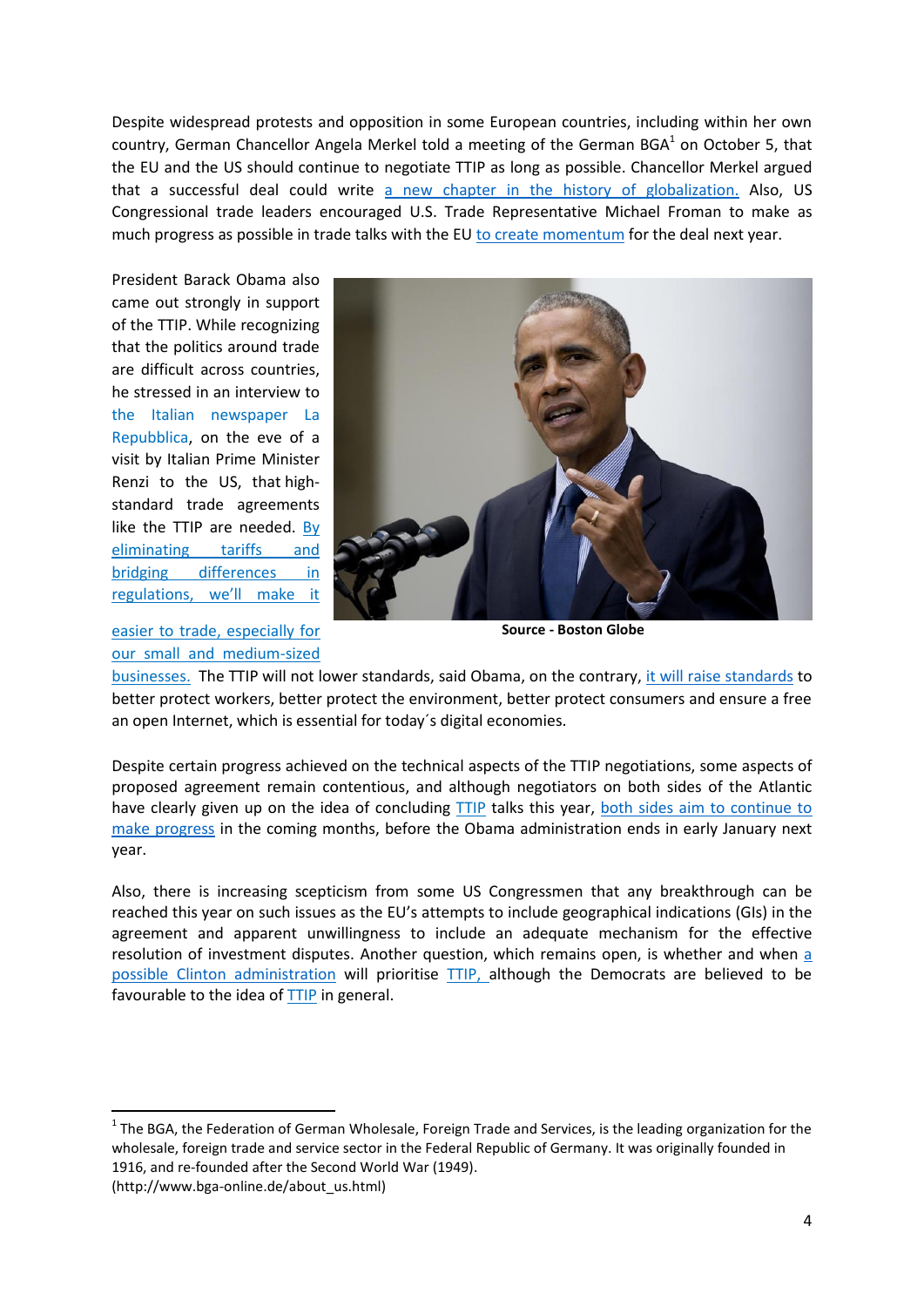#### *BREXIT IS BREXIT, BUT STILL UNDEFINED*

In early October, UK Prime Minister Theresa May indicated that she will kick-start the Brexit countdown next spring by introducing a [Great Repeal Bill](http://www.bbc.com/news/uk-politics-37532364) that will remove the *European Communities Act 1972* from the statute book, and end the supremacy in Britain of EU law. The repeal bill will also end the jurisdiction of the European Court of Justice in the UK. Her pledge was made at the annual conference of the Conservative party, in Birmingham. The repeal of the 1972 Act will not take effect until the UK leaves the EU under the process for quitting the bloc known as Article 50.

In an interview with The Sunday Times, the prime minister said the repeal bill would mark "the first stage in the UK becoming a sovereign and independent country once again". "It will return power and authority [to the elected institutions of our country,"](http://www.thetimes.co.uk/edition/news/may-fires-brexit-starting-gun-7hrtn6lvl) she said. It means that the authority of EU law in Britain will end.

Outlining a timetable for **[Britain](http://www.nytimes.com/topic/destination/great-britain?8qa)** to leave the **[European Union](http://www.nytimes.com/topic/organization/european-union?8qa)**, Mrs May put immigration at the centre of her strategy for withdrawal, suggesting that [Britain](http://topics.nytimes.com/top/news/international/countriesandterritories/unitedkingdom/index.html?inline=nyt-geo) could be headed for a "hard Brexit," or clean break, from the bloc. We have voted to leave the EU and become a fully independent, sovereign country, Mrs. May said to applause from delegates. We will do what independent [sovereign countries do.](http://www.nytimes.com/2016/10/03/world/europe/brexit-talks-march-theresa-may-britain.html?emc=edit_th_20161003&nl=todaysheadlines&nlid=59885640&_r=1) We will decide for ourselves how we control immigration. And we will be free to pass our own laws.

After leaving the EU, Mrs May promised that Britain will be both fully sovereign again but also outward-looking and internationally-minded. However, [detailed analysis](http://www.telegraph.co.uk/news/2016/10/18/analysis-great-britain-can-go-global-with-hard-brexit-but-what-w/) shows it is likely to be more difficult than Prime Minister May has expressed.

| <b>European Communities Act 1972</b> |  |
|--------------------------------------|--|
|                                      |  |

- In 1972 the UK Parliament passed the European Communities Act
- It gave direct effect to the EU law, so if there is a conflict between an act of the UK Parliament and EU law, Westminster loses out and the EU law prevails
- The European Court of Justice (ECJ) became a kind of Supreme Court of Europe, interpreting the EU law with judgements that were binding on all Member States

At about the same time, UK trade minister Liam Fox indicated that Britain expected to agree to post-Brexit terms with the WTO in a way that causes minimal disruption, adding that it did not need to rejoin the international trade body when it leaves the EU as it was already a full and founding member of the WTO. What we do need to have are the schedules, [which are effectively our license to trade.](http://uk.reuters.com/article/uk-britain-eu-fox-wto-idUKKCN1220I9) He said that this is what Britain is discussing at the present time.

As discussed by The Economist, the debate over Brexit is becoming feverish. There have been reports of British cabinet splits, of European leaders saying that the only choice is between a hard Brexit and no Brexit; and of the UK g[overnment's plan to allow Parliament a vote](http://www.economist.com/node/21709026) on the eventual terms of a deal with the EU to get Britain out of the EU, all this before formal Brexit negotiations with the EU have even begun!

The UK's choices seem to be mainly three. First is an option like Norway's that secures largely barrier-free access to the single market but involves customs controls and accepting EU laws,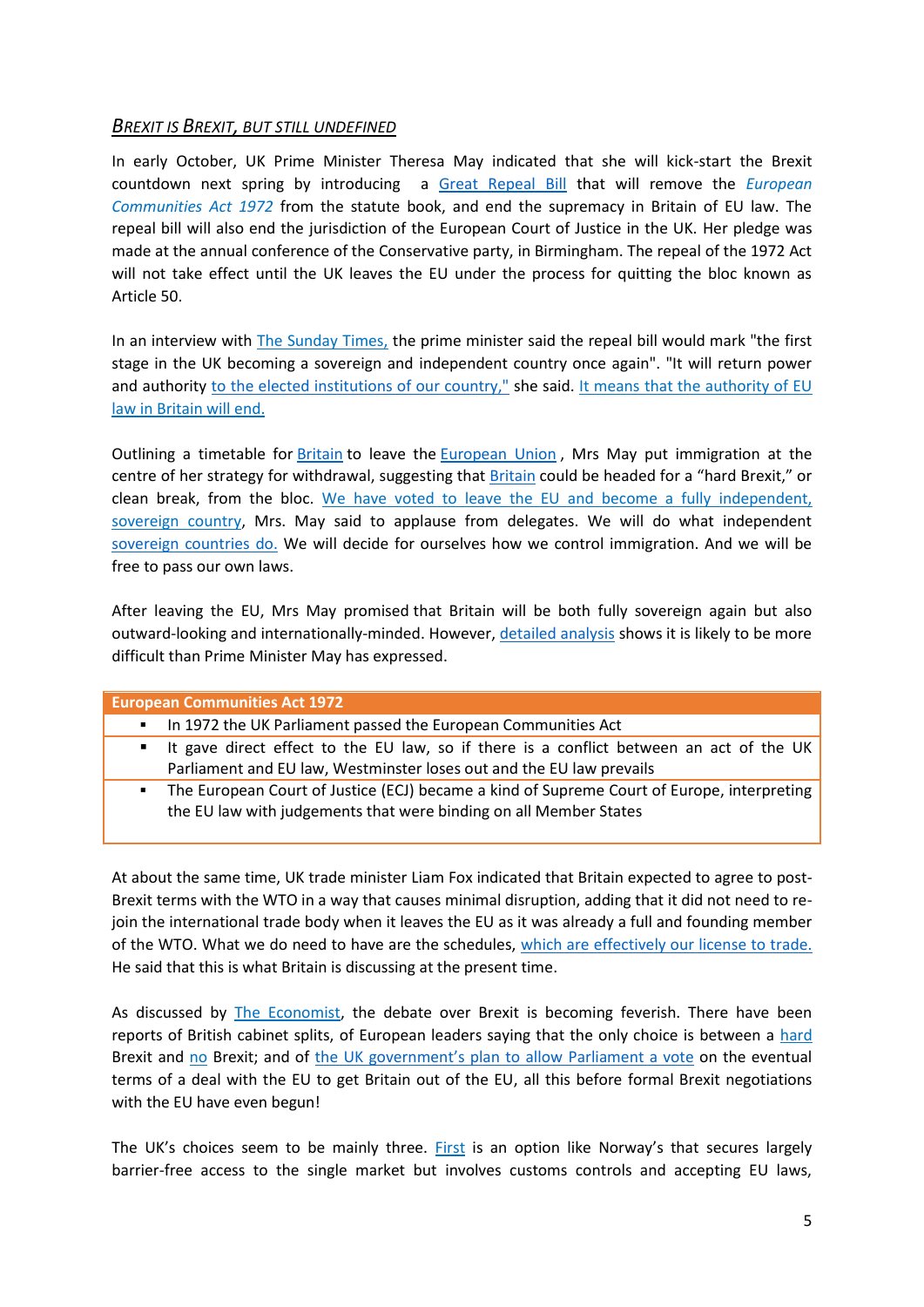migrants and budget payments. Second is [a free-trade agreement that avoids such obligations](http://www.economist.com/node/21709026) but excludes most services and would take years to negotiate and ratify. And third, is trading on plain WTO terms, which implies tariffs on cars and other products and also (largely) excludes services. None of these options would be without costs.

While politicians are having a difficult time in agreeing on the best Brexit strategy, debates in the academic world are also proliferating, with mainstream economists arguing that turning away from the EU, far from boosting Britain's trade, would restrict it.

The so-called gravity model is discussed in another issue of The Economist. The gravity model, concocted in the 1960s by Jan Tinbergen, a Dutch Nobel-prize winner, makes two simple points about the geography of international trade. First, the bigger the GDP of the countries involved in a bilateral trading relationship, [the more they trade with each other;](http://www.economist.com/news/finance-and-economics/21707912-brexiteers-need-respect-gravity-models-international-trade-down-earth) and second, the farther away two countries are from each other, the smaller the volume of trade.

The gravity model, however does not seem to work as well for trade in services, which makes a significant proportion of British exports, but it is still strong, according to a report on Brexit by [the](http://www.imf.org/external/index.htm)  [International Monetary Fund \(IMF\).](http://www.imf.org/external/index.htm) Another report from [the National Institute of Economic and](http://www.niesr.ac.uk/)  [Social Research,](http://www.niesr.ac.uk/) notes that much services trade is a by-product of goods trade. If Britain's exports and imports of goods declined, Britain's services exporters would also suffer.

While British politicians and economist disagree over the possible impact of Brexit, Britain's main trading partners outside the EU are not making things easier. At a recent event at the Graduate Institute in Geneva, US Trade Representative Michael Froman indicated that until the UK sorts through [the nature of its relationship](https://ustr.gov/about-us/policy-offices/press-office/speechestranscripts/2016/october/Remarks-Amb-Froman-Graduate-Institute-Geneva) with the EU, it's impossible to have a serious conversation about knowing what kind of trade agreement you can have with the UK separately.

And the US industry is also starting to react to the possible consequences of Brexit. US companies with almost USD 600 billion of investments in the UK are reviewing their plans for expansion in the UK amid concerns over its post-Brexit access to the EU's single market. The US Chamber of Commerce has warned that a post-Brexit UK would need "unfettered access" to the European market in goods and services [to retain and attract US investments.](http://uk.businessinsider.com/us-chamber-of-commerce-warning-over-brexit-2016-10)

The WTO Director General Roberto Azevedo, on his part, does not seem too concerned about the Brexit consequences for the trade body. As reported by most British media, Mr. Azevedo has indicated that Brexit will not cause UK trade 'disruption' and vowed to ensure Britain will not face a trade vacuum, although its exit from the EU would be. In an exclusive



**Source - bbc.com**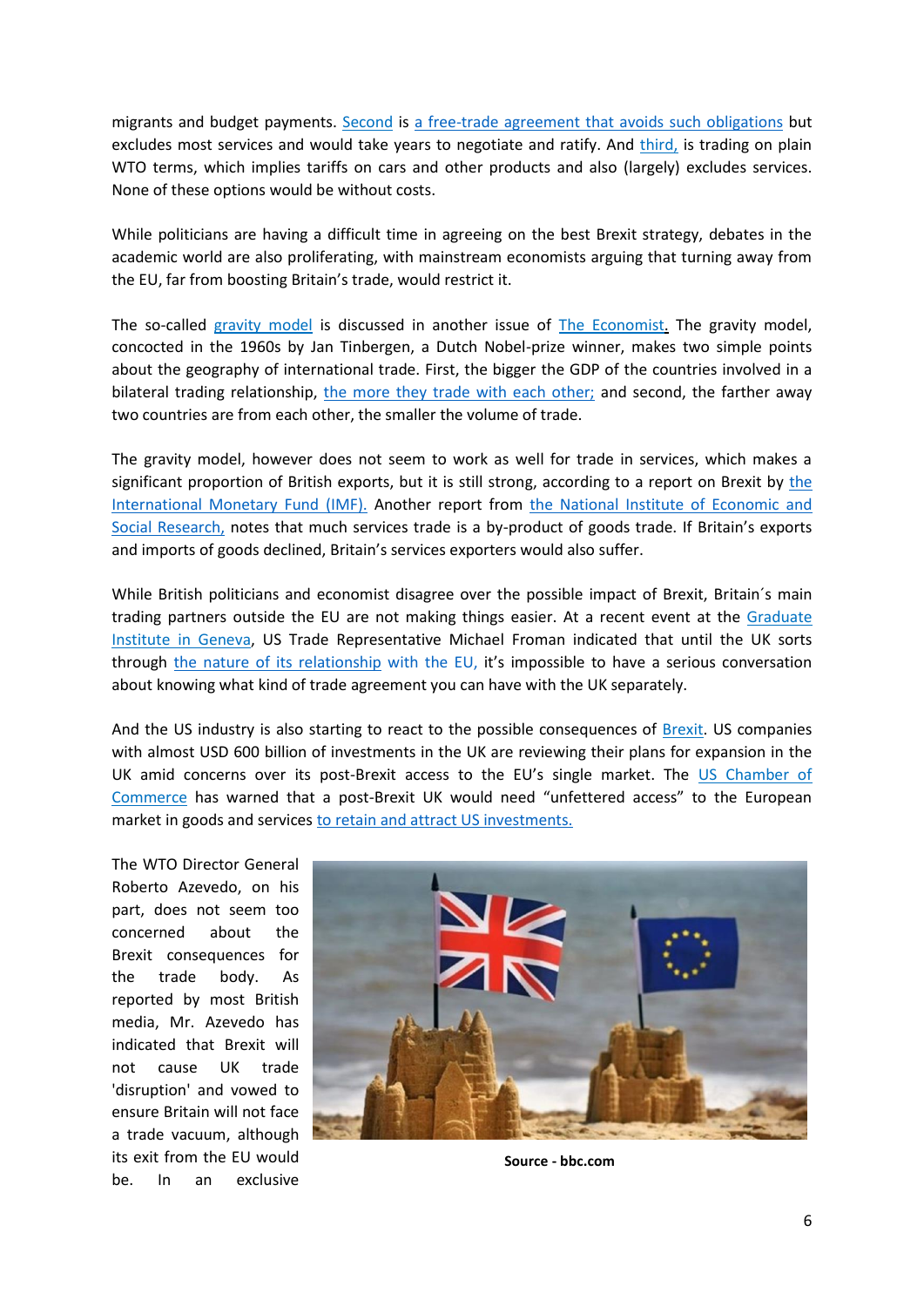interview with Sky News on 26 October, DG Azevedo also said that while Britain would have to renegotiate its membership of the trade body after its EU departure, [the process was relatively](http://news.sky.com/story/brexit-will-not-cause-uk-trade-disruption-wto-boss-10632803)  [straightforward.](http://news.sky.com/story/brexit-will-not-cause-uk-trade-disruption-wto-boss-10632803) Similar comments by [the WTO chief](http://www.thetimes.co.uk/article/world-trade-chief-vows-to-ease-pain-of-eu-deal-qx926nb82) were reported the day after by The Times.

At about the same time, UK Trade Secretary Liam Fox said that his government wants a full [divorce](http://www.politico.eu/pro/brexit-throws-eu-budget-off-course-uk-jes-geier-europe/)  [with Brussels](http://www.politico.eu/pro/brexit-throws-eu-budget-off-course-uk-jes-geier-europe/) concluded within two years to ensure [the Wallonia problem](http://www.bbc.com/news/world-europe-37755267) does not scupper the whole process, adding that [any deal negotiated between the UK](http://www.politico.eu/article/liam-fox-seeks-quick-eu-deal-to-avoid-wallonian-problem/) and Brussels within the Article 50 exit period could not be vetoed by any one country, as it only required the support of a qualified majority of EU leaders and it was in everyone's interests to ensure that happened.

#### *THE TPP*

As for [the Transpacific Partnership \(TPP\),](https://ustr.gov/tpp/) it seems that opposition to the agreement is not restricted to member countries. Third parties are also expressing their concerns. Kenya, for instance, is lobbying against the TPP out of fear of losing its preferential access under [the African Growth and](http://trade.gov/agoa/)  [Opportunity Act \(AGOA\).](http://trade.gov/agoa/) Kenyan officials joined trade ministers from African countries at this year's AGOA forum in Washington to urge the US to reconsider the move, arguing that the proposed pact will make African goods uncompetitive in the US market.

Trade Principal Secretary Chris Kiptoo told the Business Daily that the preferences that Kenya enjoys would be eroded once the US enters into trade agreements with other countries outside Africa. "Other trade agreements, such as the TPP, eliminate or reduce tariffs on goods traded among AGOA partner countries, and [will affect the goods that are currently enjoying preferential rates](http://www.nation.co.ke/news/Kenya-joins-campaign-against-US-trade-deal-with-Asia/1056-3399934-j850dwz/index.html) in the US," he said.

According to John R. Kasich, a Republican Party member and a governor of Ohio, the outcome of the vote of the US Congress on the TPP trade agreement will affect the course of the United States' security, prosperity and global influence for the rest of the 21st century and determine whether the US advances or retreats from its [leadership role](https://www.washingtonpost.com/opinions/john-kasich-refusing-to-ratify-tpp-risks-americas-role-as-the-world-leader/2016/10/12/a8f8d6fe-9092-11e6-9c52-0b10449e33c4_story.html?utm_term=.0fbeeb25c0f3) at a time of worldwide turmoil and uncertainty.

As for presidential candidates criticizing the TPP, it seems that at least one of them is not so down on the TPP. Hillary Clinton has expressed her opposition to the TPP during the US presidential campaigns. However, Clinton has expressed in the past, the importance of closer ties with Asia, saying "We decided, and I led the way

[on this,](http://www.politico.com/story/2016/10/hillary-clinton-trade-deal-229381) that we were going to be a major presence" in Asia



**Source - Politico.com**

given that 40 percent of US and world trade goes through the South China Sea, Clinton told New York business leaders in November 2013.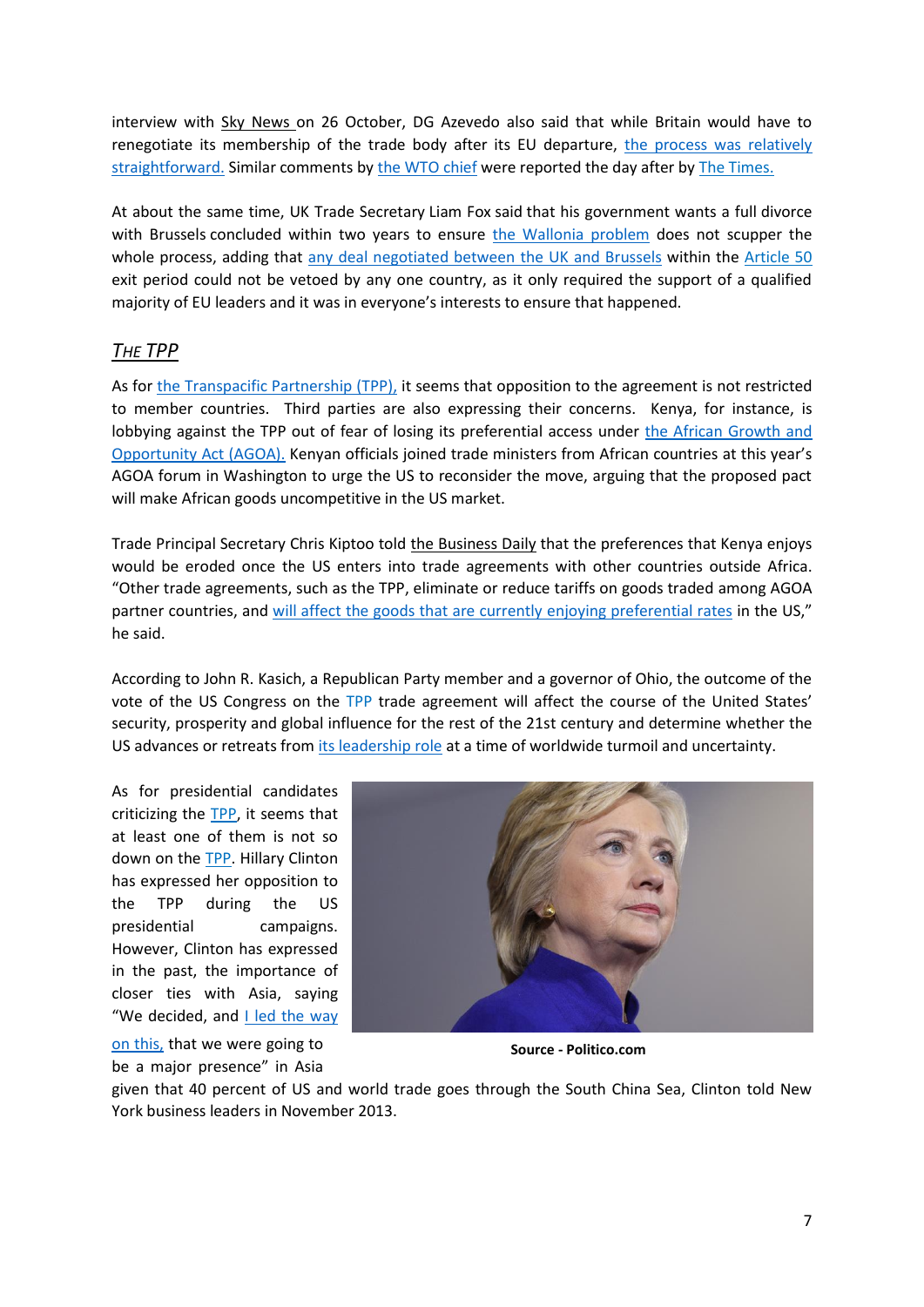Nevertheless some leading economist like Jeffrey Schott, a senior fellow a[t the Peterson Institute for](https://piie.com/)  [International Economics,](https://piie.com/) thinks that although Clinton is "against the TPP in its current form" she is "[open to moving forward with the TPP](http://www.politico.com/story/2016/10/hillary-clinton-trade-deal-229381) if it is restructured in some way."

## *CETA*

It took seven years for the EU and Canada's trade deal to be negotiated, but just a few days to secure its signing at the last minute on October, 30. However, this latest short period has probably been the most turbulent one in all the history of the CETA negotiations. The agreement has to go through judiciary and parliamentary rulings, official counterparts' warnings and it was at some point on the border of collapse.

In mid-October, Germany's Constitutional Court ruled on the allegedly undemocratic nature of the trade deal. More than 125,000 people signed a petition organized by three activist groups aimed at blocking the CETA [\(Campact,](https://www.campact.de/ceta/) [Foodwatch](http://www.foodwatch.org/en/homepage/) and More Democracy). The legal basis of their claim was that [CETA will be used as a model to push through](http://www.bbc.com/news/world-europe-37642261) an even more controversial EU-US trade deal the TTIP, still under negotiation. The activists argued that CETA and similar deals put job security and social welfare at risk, in a global "race to the bottom" that serves the interests of the wealthy elite.

Germany's Constitutional Court rejected the legal challenge on October 13, while laying down conditions for Angela Merkel's government that will be hard to fulfil. First, the court ruled that the provisional implementation of the agreement — before it officially goes into force — must not cut across [areas relating to national competencies,](https://www.ft.com/content/6f72f64e-9218-11e6-8df8-d3778b55a923) such as tribunals set up under the agreement to deal with disputes between foreign investors and governments; portfolio investments; shipping; the mutual recognition of professional qualifications; and worker protection.

Second, the constitutional court also demanded that the Bundestag should have the right to veto any decisions taken by the CETA Standards Committee, whose role is to deepen and extend the agreement over time. The court also wanted Berlin to be able to opt out of CETA in case it decides in its final ruling that [the deal contravenes German constitutional law.](https://www.ft.com/content/6f72f64e-9218-11e6-8df8-d3778b55a923)

The very next day, October 14, the parliament of the francophone Belgian region of Wallonia voted to block the CETA, making it legally impossible for the Belgian government to give its assent to the provisional application of CETA. As a result, the signing of the agreement planned for October 27 had to be postponed. Seven years of negotiations were left hanging in the balance after Wallonia demanded stronger safeguards on labour, [environmental and consumer standards.](http://www.bbc.com/news/world-europe-37806656) It also wanted more protection for Walloon farmers, who would face new competition from Canadian imports.

It should be mentioned, that the CETA complication is not the first one in the history of the EU's dealings with Canada. Interestingly, it was Canada, and not Belgium, who challenged a previous deal ten years ago, when Quebec dairy farmers vetoed the agreement and left the EU's negotiators [fuming.](https://www.theguardian.com/commentisfree/2016/oct/26/wallonia-hard-brexit-belgian-wales-scotland) Now it was the turn of Wallonia's dairy farmers to call a halt.

A permanent defeat of the CETA would have meant that nobody of sound mind would ever bother to strike a trade agreement with the EU again - and that includes Theresa May – argues Wolfgang Muenchau from the Financial Times. Had the EU – Canada trade deal not been signed, this would have serious consequences for the British prime minister and her Brexit strategy, which consists of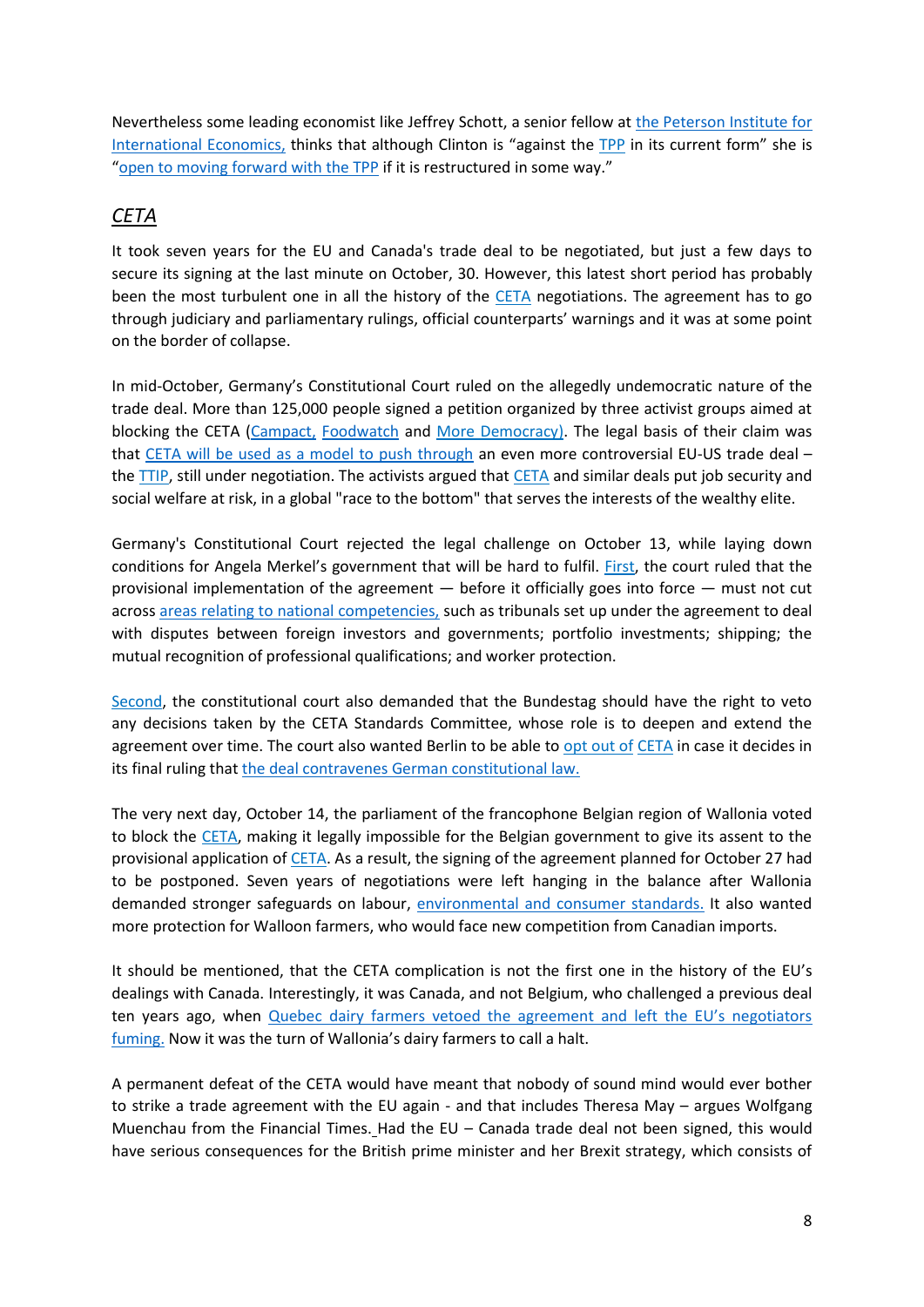striking a bilateral trade agreement with the EU. If the EU is not in a position to ratify a trade deal with Canada, it will surely not be in a positio[n to agree a wider-ranging deal with the UK either.](https://www.ft.com/content/6f72f64e-9218-11e6-8df8-d3778b55a923)

Last-ditch efforts to salvage EU's trade deal with Canada almost appeared to have collapsed on October 27, as Canadian International Trade Minister Chrystia Freeland walked out of talks with the regional government of Wallonia. "Canada worked really hard, and me personally, I worked very hard," she said in French, expressing Canada's disappointment — as well as her own — at this turn of events. "It's become evident for me, for Canada, that the European Union isn't capable now to have an international treaty [even with a country that has very European values like Canada.](http://www.cbc.ca/news/politics/canada-eu-ceta-brussels-friday-1.3815332) And even with a country so nice, with a lot of patience like Canada."

The same day, the European Council's President Donald Tusk warned that the deal's collapse could be the end of Brussels' attempts to strike any trade [deals](http://www.telegraph.co.uk/business/2016/10/27/eus-canada-free-trade-ceta-deal-could-be-back-on-as-walloons-agr/) in the future.

However, after marathon talks between the Belgian Prime Minister Charles Michel, and the Walloon Parliament, during which the parties agreed on an [addendum to the deal](http://www.bbc.com/news/world-europe-37806656) that addressed regional concerns, Wallonia finally approved the signature of CETA by the 28th EU member country.



**Source - Getty Images**

Supporters of CETA say it will increase EU - [Canadian trade by 20%](https://www.theguardian.com/business/2016/oct/30/eu-canada-sign-ceta-free-trade-deal-trudeau-juncker) and boost the EU economy by 12 billion euros a year and Canada's by 8.16 billion euros a year. The deal can be applied provisionally once [the European Parliament also ratifies it in December.](http://www.wsj.com/articles/eu-canada-prepare-to-sign-ceta-trade-deal-1477831000) But for it to be fully put in place, it will have to be ratified by the EU's more than 30 national and regional parliaments.

#### *OTHER RTAS ACTIVITY*

Less attention has been given to [the Regional Comprehensive Economic Partnership \(RCEP\),](http://dfat.gov.au/trade/agreements/rcep/Pages/regional-comprehensive-economic-partnership.aspx) a trade agreement between the fast growing ASEAN members and six other countries, including China, India and Japan. Yet, as indicated by The Economist, the RCEP would harvest much more of global trade's low-hanging fruit. Its member countries covered 36% of global goods exports in 2015, compared with 28% for the TPP, and [tariffs protecting emerging markets are much higher](http://www.economist.com/news/finance-and-economics/21707940-lacking-clear-american-leadership-global-trade-agenda-floundering-hard) than those around developed countries—China still has on average 10% tariffs, compared with 5% in Europe and under 4% in America—so the immediate boost to the economy from lowering them would be higher.

But the RCEP is not immune to criticism. The agreement comes with intellectual property rules that are stricter than the WTO standards, said Chalermsak Kittitrakul from the AIDS Access Foundation. According to Mr. Chalermsak, these provisions would allow pharmaceutical companies to extend their patents by years. This will hinder generic competition, which usually helps lower the price of drugs. "Anything more than the WTO's Trade Related Aspects of Intellectual Property Rights (TRIPs)